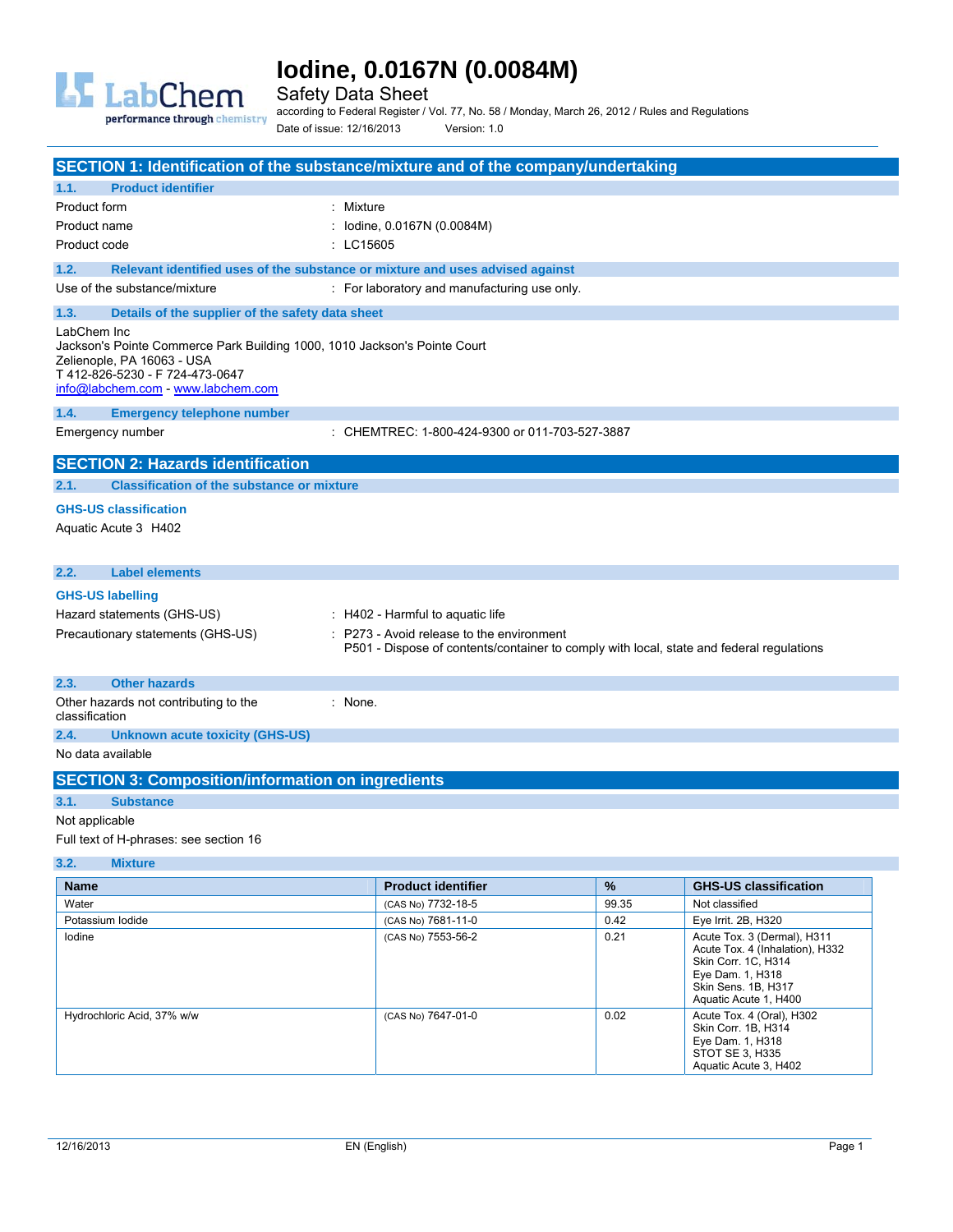Safety Data Sheet

| <b>SECTION 4: First aid measures</b>                                               |                                                                                                                                                                                                      |
|------------------------------------------------------------------------------------|------------------------------------------------------------------------------------------------------------------------------------------------------------------------------------------------------|
| 4.1.<br><b>Description of first aid measures</b>                                   |                                                                                                                                                                                                      |
| First-aid measures general                                                         | : Never give anything by mouth to an unconscious person. If you feel unwell, seek medical advice<br>(show the label where possible).                                                                 |
| First-aid measures after inhalation                                                | : Assure fresh air breathing. Allow the victim to rest.                                                                                                                                              |
| First-aid measures after skin contact                                              | Remove affected clothing and wash all exposed skin area with mild soap and water, followed by<br>warm water rinse.                                                                                   |
| First-aid measures after eye contact                                               | Rinse immediately with plenty of water. Obtain medical attention if pain, blinking or redness<br>persist.                                                                                            |
| First-aid measures after ingestion                                                 | : Rinse mouth. Do NOT induce vomiting. Obtain emergency medical attention.                                                                                                                           |
| 4.2.<br>Most important symptoms and effects, both acute and delayed                |                                                                                                                                                                                                      |
| Symptoms/injuries                                                                  | : Not expected to present a significant hazard under anticipated conditions of normal use.                                                                                                           |
| 4.3.<br>Indication of any immediate medical attention and special treatment needed |                                                                                                                                                                                                      |
| Obtain medical assistance.                                                         |                                                                                                                                                                                                      |
| <b>SECTION 5: Firefighting measures</b>                                            |                                                                                                                                                                                                      |
| <b>Extinguishing media</b><br>5.1.                                                 |                                                                                                                                                                                                      |
| Suitable extinguishing media                                                       | : Foam. Dry powder. Carbon dioxide. Water spray. Sand.                                                                                                                                               |
| Unsuitable extinguishing media                                                     | : Do not use a heavy water stream.                                                                                                                                                                   |
| 5.2.<br>Special hazards arising from the substance or mixture                      |                                                                                                                                                                                                      |
| Fire hazard                                                                        | : Not flammable.                                                                                                                                                                                     |
| <b>Explosion hazard</b>                                                            | : Not applicable.                                                                                                                                                                                    |
| 5.3.<br><b>Advice for firefighters</b>                                             |                                                                                                                                                                                                      |
| Firefighting instructions                                                          | : Use water spray or fog for cooling exposed containers. Exercise caution when fighting any                                                                                                          |
|                                                                                    | chemical fire. Avoid (reject) fire-fighting water to enter environment.                                                                                                                              |
| Protection during firefighting                                                     | : Do not enter fire area without proper protective equipment, including respiratory protection.                                                                                                      |
| <b>SECTION 6: Accidental release measures</b>                                      |                                                                                                                                                                                                      |
|                                                                                    |                                                                                                                                                                                                      |
|                                                                                    |                                                                                                                                                                                                      |
| Personal precautions, protective equipment and emergency procedures<br>6.1.        |                                                                                                                                                                                                      |
| 6.1.1.<br>For non-emergency personnel                                              |                                                                                                                                                                                                      |
| Protective equipment                                                               | Safety glasses. Gloves.                                                                                                                                                                              |
| <b>Emergency procedures</b>                                                        | Evacuate unnecessary personnel.                                                                                                                                                                      |
| 6.1.2.<br>For emergency responders                                                 |                                                                                                                                                                                                      |
| Protective equipment                                                               | Equip cleanup crew with proper protection.                                                                                                                                                           |
| <b>Emergency procedures</b>                                                        | : Ventilate area.                                                                                                                                                                                    |
| 6.2.<br><b>Environmental precautions</b>                                           |                                                                                                                                                                                                      |
|                                                                                    | Prevent entry to sewers and public waters. Notify authorities if liquid enters sewers or public waters. Avoid release to the environment.                                                            |
| 6.3.<br>Methods and material for containment and cleaning up                       |                                                                                                                                                                                                      |
| Methods for cleaning up                                                            | : Soak up spills with inert solids, such as clay or diatomaceous earth as soon as possible. Collect<br>spillage. Store away from other materials.                                                    |
|                                                                                    |                                                                                                                                                                                                      |
| 6.4.<br><b>Reference to other sections</b>                                         |                                                                                                                                                                                                      |
| See Heading 8. Exposure controls and personal protection.                          |                                                                                                                                                                                                      |
| <b>SECTION 7: Handling and storage</b>                                             |                                                                                                                                                                                                      |
| <b>Precautions for safe handling</b><br>7.1.                                       |                                                                                                                                                                                                      |
| Precautions for safe handling                                                      | Wash hands and other exposed areas with mild soap and water before eating, drinking or<br>smoking and when leaving work. Provide good ventilation in process area to prevent formation of<br>vapour. |
| Hygiene measures                                                                   | Do not eat, drink or smoke when using this product. Wash contaminated clothing before reuse.                                                                                                         |
| 7.2.<br>Conditions for safe storage, including any incompatibilities               |                                                                                                                                                                                                      |
| Storage conditions                                                                 | : Keep container closed when not in use.                                                                                                                                                             |
| Incompatible products                                                              | Strong reducing agents. Ammonia. Acetaldehyde. metals. Strong bases.                                                                                                                                 |
| Incompatible products                                                              | Direct sunlight.                                                                                                                                                                                     |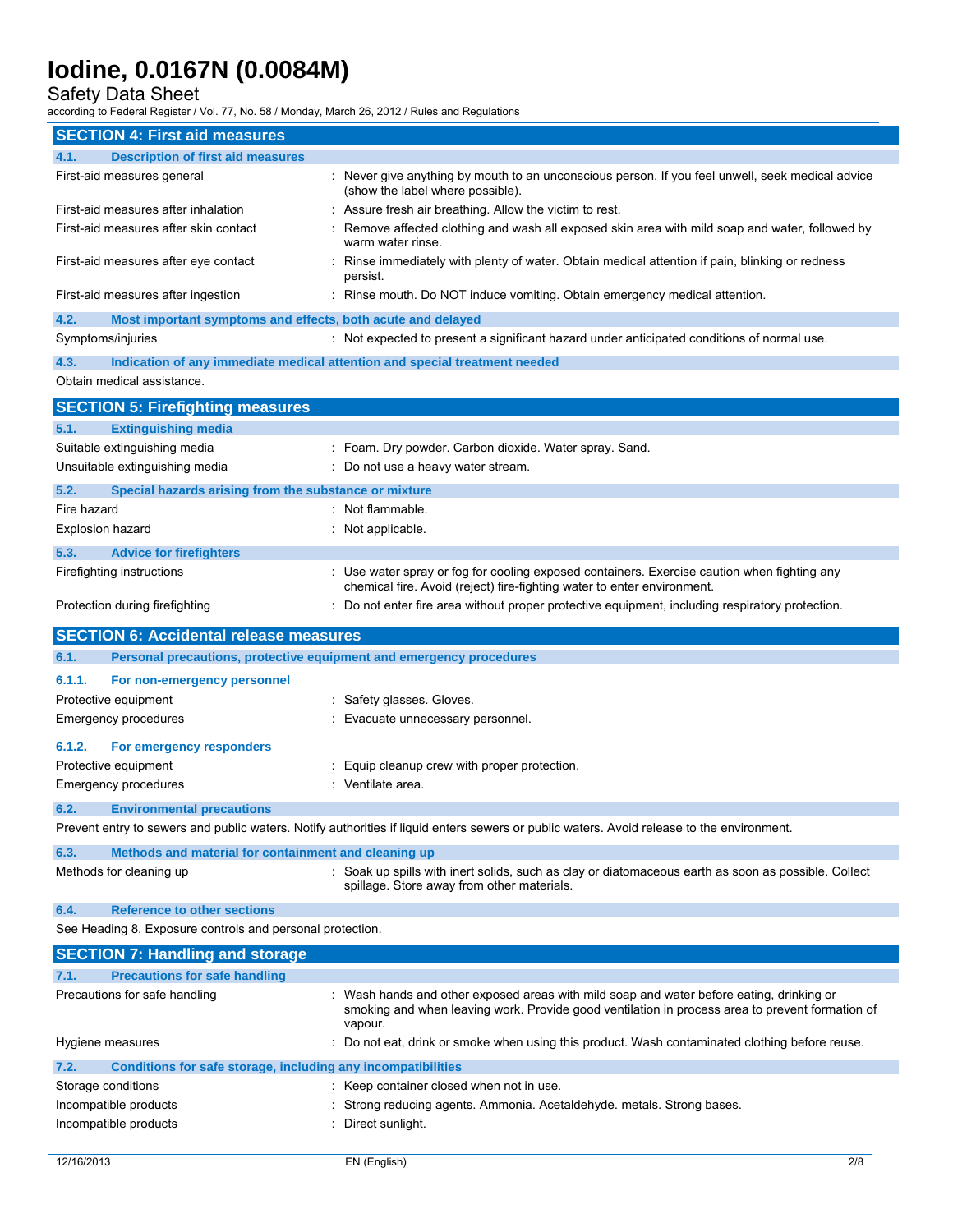### Safety Data Sheet

according to Federal Register / Vol. 77, No. 58 / Monday, March 26, 2012 / Rules and Regulations

#### **7.3. Specific end use(s)**

#### No additional information available

### **SECTION 8: Exposure controls/personal protection**

### **8.1. Control parameters**

| lodine (7553-56-2) |                                         |                                            |  |
|--------------------|-----------------------------------------|--------------------------------------------|--|
| USA ACGIH          | $ACGIH TWA$ (mg/m <sup>3</sup> )        | $0.1$ mg/m <sup>3</sup> Inhalable fraction |  |
| USA ACGIH          | ACGIH TWA (ppm)                         | 0.01 ppm Inhalable fraction                |  |
| USA ACGIH          | ACGIH STEL (mg/m <sup>3</sup> )         | 1 mg/m $^3$                                |  |
| USA ACGIH          | ACGIH STEL (ppm)                        | $0.1$ ppm                                  |  |
| USA OSHA           | OSHA PEL (Ceiling) (mg/m <sup>3</sup> ) | l mg/m <sup>3</sup>                        |  |
| <b>USA OSHA</b>    | OSHA PEL (Ceiling) (ppm)                | $0.1$ ppm                                  |  |

| Potassium Iodide (7681-11-0)     |                                          |                                                                                                                                                                                     |
|----------------------------------|------------------------------------------|-------------------------------------------------------------------------------------------------------------------------------------------------------------------------------------|
| <b>USA ACGIH</b>                 | ACGIH TWA (ppm)                          | 0.01 ppm Inhalable fraction                                                                                                                                                         |
| 8.2.<br><b>Exposure controls</b> |                                          |                                                                                                                                                                                     |
| Appropriate engineering controls |                                          | Emergency eye wash fountains and safety showers should be available in the immediate vicinity<br>of any potential exposure. Provide adequate general and local exhaust ventilation. |
| Personal protective equipment    | : Avoid all unnecessary exposure.        |                                                                                                                                                                                     |
| Hand protection                  | : Wear protective gloves.                |                                                                                                                                                                                     |
| Eye protection                   | : Chemical goggles or safety glasses.    |                                                                                                                                                                                     |
| Respiratory protection           | : Wear appropriate mask.                 |                                                                                                                                                                                     |
| Other information                | : Do not eat, drink or smoke during use. |                                                                                                                                                                                     |

### **SECTION 9: Physical and chemical properties**

| 9.1.<br>Information on basic physical and chemical properties |                        |
|---------------------------------------------------------------|------------------------|
| Physical state                                                | : Liquid               |
| Colour                                                        | : amber.               |
| Odour                                                         | : characteristic.      |
| Odour threshold                                               | : No data available    |
| pH                                                            | : No data available    |
| Relative evaporation rate (butylacetate=1)                    | : No data available    |
| Melting point                                                 | : No data available    |
| Freezing point                                                | : No data available    |
| Boiling point                                                 | : No data available    |
| Flash point                                                   | : No data available    |
| Self ignition temperature                                     | : No data available    |
| Decomposition temperature                                     | : No data available    |
| Flammability (solid, gas)                                     | : No data available    |
| Vapour pressure                                               | : No data available    |
| Relative vapour density at 20 °C                              | : No data available    |
| Relative density                                              | : No data available    |
| Solubility                                                    | : Miscible with water. |
| Log Pow                                                       | : No data available    |
| Log Kow                                                       | : No data available    |
| Viscosity, kinematic                                          | : No data available    |
| Viscosity, dynamic                                            | : No data available    |
| <b>Explosive properties</b>                                   | : Not applicable.      |
| Oxidising properties                                          | : No data available.   |
| <b>Explosive limits</b>                                       | : No data available    |
| <b>Other information</b><br>9.2.                              |                        |

| No additional information available |              |     |
|-------------------------------------|--------------|-----|
| 12/16/2013                          | -N (English, | 3/8 |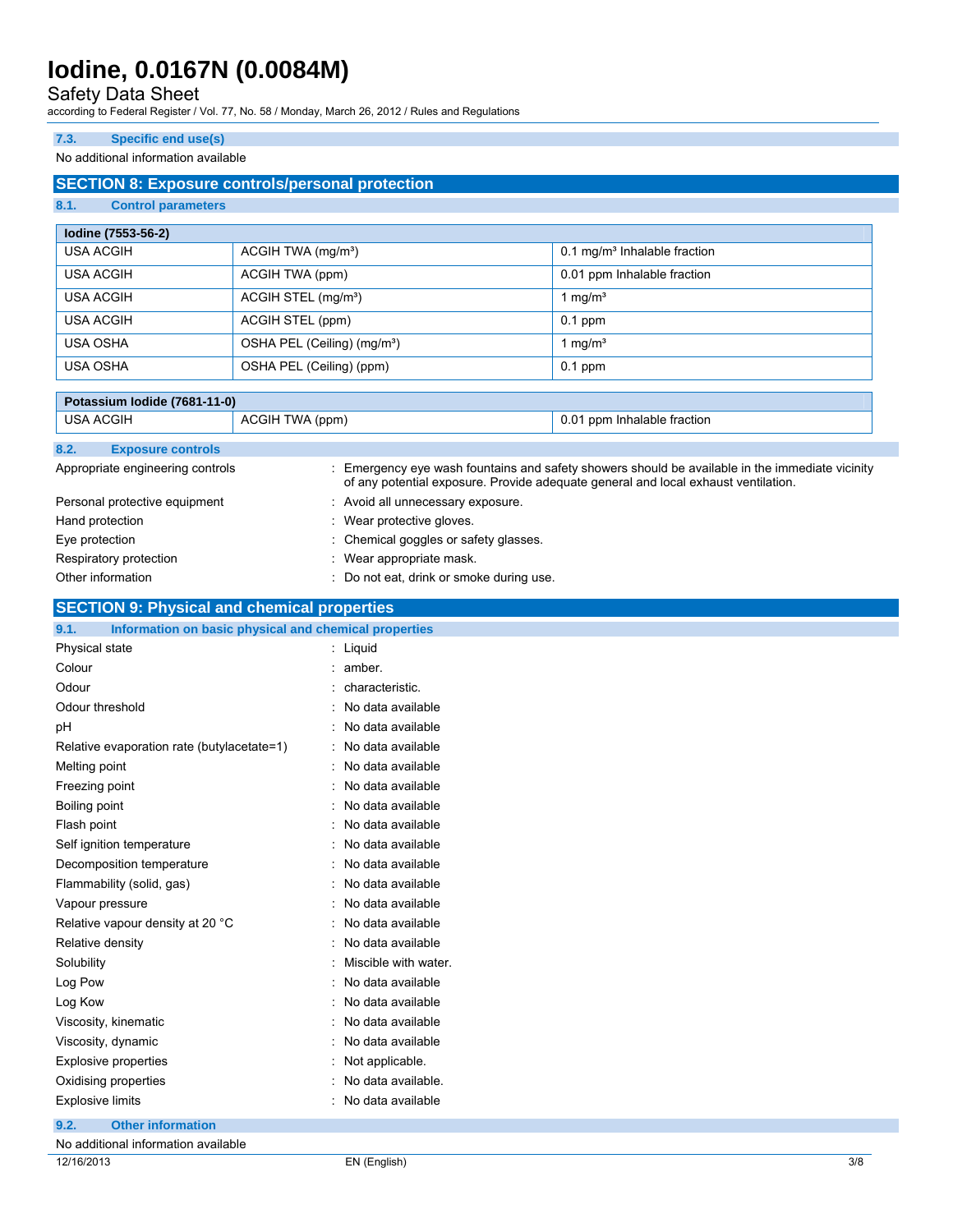### Safety Data Sheet

| <b>SECTION 10: Stability and reactivity</b>                          |                                                                     |
|----------------------------------------------------------------------|---------------------------------------------------------------------|
| 10.1.<br><b>Reactivity</b>                                           |                                                                     |
| No additional information available                                  |                                                                     |
| 10.2.<br><b>Chemical stability</b>                                   |                                                                     |
| Stable under normal conditions. Not established.                     |                                                                     |
| 10.3.<br><b>Possibility of hazardous reactions</b>                   |                                                                     |
| Not established.                                                     |                                                                     |
| 10.4.<br><b>Conditions to avoid</b>                                  |                                                                     |
| Direct sunlight. Extremely high or low temperatures.                 |                                                                     |
|                                                                      |                                                                     |
| 10.5.<br><b>Incompatible materials</b>                               |                                                                     |
| metals. Strong reducing agents. Ammonia. Strong acids. Strong bases. |                                                                     |
| 10.6.<br><b>Hazardous decomposition products</b>                     |                                                                     |
| lodine vapour. Potassium oxide. Hydrogen chloride.                   |                                                                     |
| <b>SECTION 11: Toxicological information</b>                         |                                                                     |
| 11.1.<br>Information on toxicological effects                        |                                                                     |
|                                                                      |                                                                     |
| Acute toxicity                                                       | : Not classified                                                    |
|                                                                      |                                                                     |
| lodine (7553-56-2)                                                   |                                                                     |
| LD50 oral rat<br>LD50 dermal rat                                     | 14000 mg/kg<br>220 mg/kg                                            |
| ATE (dermal)                                                         | 1100.000 mg/kg bodyweight                                           |
| ATE (dust, mist)                                                     | 1.500 mg/l/4h                                                       |
|                                                                      |                                                                     |
| Water (7732-18-5)                                                    |                                                                     |
| LD50 oral rat                                                        | ≥ 90000 mg/kg                                                       |
| Hydrochloric Acid, 37% w/w (7647-01-0)                               |                                                                     |
| LD50 oral rat                                                        | 700 mg/kg                                                           |
| LD50 dermal rabbit                                                   | 5010 mg/kg                                                          |
| Skin corrosion/irritation                                            | : Not classified                                                    |
| Serious eye damage/irritation                                        | : Not classified                                                    |
| Respiratory or skin sensitisation                                    | : Not classified                                                    |
| Germ cell mutagenicity                                               | : Not classified                                                    |
| Carcinogenicity                                                      | : Not classified                                                    |
| Hydrochloric Acid, 37% w/w (7647-01-0)                               |                                                                     |
| IARC group                                                           | 3 - Not classifiable                                                |
| Reproductive toxicity                                                | : Not classified                                                    |
| Specific target organ toxicity (single exposure)                     | : Not classified                                                    |
|                                                                      |                                                                     |
| Specific target organ toxicity (repeated                             | : Not classified                                                    |
| exposure)                                                            |                                                                     |
| Aspiration hazard                                                    | : Not classified                                                    |
| Potential Adverse human health effects and                           | : Based on available data, the classification criteria are not met. |
| symptoms                                                             |                                                                     |
|                                                                      |                                                                     |
| <b>SECTION 12: Ecological information</b>                            |                                                                     |
| 12.1.<br><b>Toxicity</b>                                             |                                                                     |
| Ecology - water                                                      | : Harmful to aquatic life.                                          |
| lodine, 0.0167N (0.0084M)                                            |                                                                     |
| EC50 Daphnia 1                                                       | 94.3 mg/l                                                           |
| lodine (7553-56-2)                                                   |                                                                     |
| LC50 fishes 1                                                        | $1.7$ mg/l                                                          |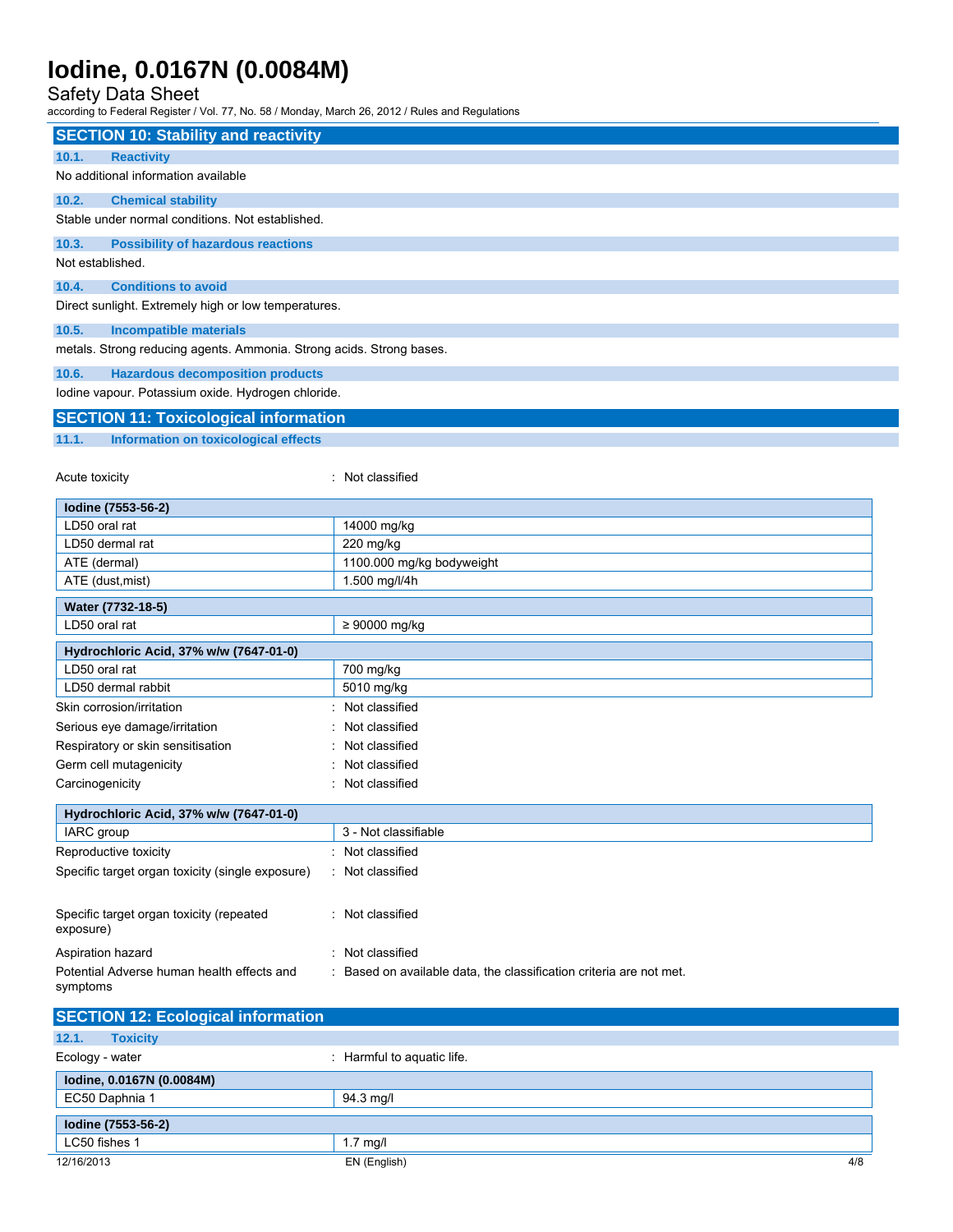Safety Data Sheet

| Iodine (7553-56-2)                                      |                                                                                                                                                               |
|---------------------------------------------------------|---------------------------------------------------------------------------------------------------------------------------------------------------------------|
| EC50 Daphnia 1                                          | $0.2$ mg/l                                                                                                                                                    |
| Potassium Iodide (7681-11-0)                            |                                                                                                                                                               |
| LC50 fishes 1                                           | 3200 mg/l 120 h                                                                                                                                               |
| EC50 Daphnia 1                                          | 2.7 mg/l 24 h                                                                                                                                                 |
|                                                         |                                                                                                                                                               |
| Hydrochloric Acid, 37% w/w (7647-01-0)<br>LC50 fishes 1 |                                                                                                                                                               |
| EC50 Daphnia 1                                          | 282 mg/l (96 h; Gambusia affinis; Pure substance)                                                                                                             |
| LC50 fish 2                                             | < 56 mg/l (72 h; Daphnia magna; Pure substance)<br>862 mg/l (Leuciscus idus; Pure substance)                                                                  |
| TLM fish 1                                              | 282 ppm (96 h; Gambusia affinis; Pure substance)                                                                                                              |
|                                                         |                                                                                                                                                               |
| 12.2.<br><b>Persistence and degradability</b>           |                                                                                                                                                               |
| lodine, 0.0167N (0.0084M)                               |                                                                                                                                                               |
| Persistence and degradability                           | Not established.                                                                                                                                              |
| Iodine (7553-56-2)                                      |                                                                                                                                                               |
| Persistence and degradability                           | Not established.                                                                                                                                              |
| Potassium Iodide (7681-11-0)                            |                                                                                                                                                               |
| Persistence and degradability                           | Not established.                                                                                                                                              |
|                                                         |                                                                                                                                                               |
| Water (7732-18-5)                                       |                                                                                                                                                               |
| Persistence and degradability                           | Not established.                                                                                                                                              |
| Hydrochloric Acid, 37% w/w (7647-01-0)                  |                                                                                                                                                               |
| Persistence and degradability                           | Biodegradability: not applicable. No (test)data on mobility of the components of the mixture<br>available.                                                    |
| Biochemical oxygen demand (BOD)                         | Not applicable                                                                                                                                                |
| Chemical oxygen demand (COD)                            | Not applicable                                                                                                                                                |
| ThOD                                                    | Not applicable                                                                                                                                                |
| BOD (% of ThOD)                                         | Not applicable                                                                                                                                                |
| 12.3.<br><b>Bioaccumulative potential</b>               |                                                                                                                                                               |
| lodine, 0.0167N (0.0084M)                               |                                                                                                                                                               |
| Bioaccumulative potential                               | Not established.                                                                                                                                              |
| Iodine (7553-56-2)                                      |                                                                                                                                                               |
| Log Pow                                                 | 2.49                                                                                                                                                          |
| Bioaccumulative potential                               | Not established.                                                                                                                                              |
|                                                         |                                                                                                                                                               |
| Potassium Iodide (7681-11-0)                            |                                                                                                                                                               |
| Bioaccumulative potential                               | Not established.                                                                                                                                              |
| Water (7732-18-5)                                       |                                                                                                                                                               |
| Bioaccumulative potential                               | Not established.                                                                                                                                              |
| Hydrochloric Acid, 37% w/w (7647-01-0)                  |                                                                                                                                                               |
| Log Pow                                                 | 0.25 (QSAR)                                                                                                                                                   |
| Bioaccumulative potential                               | Low potential for bioaccumulation (Log Kow < 4).                                                                                                              |
| 12.4.<br><b>Mobility in soil</b>                        |                                                                                                                                                               |
| Hydrochloric Acid, 37% w/w (7647-01-0)                  |                                                                                                                                                               |
| Ecology - soil                                          | May be harmful to plant growth, blooming and fruit formation.                                                                                                 |
|                                                         |                                                                                                                                                               |
| 12.5.<br><b>Other adverse effects</b>                   |                                                                                                                                                               |
| Other information                                       | : Avoid release to the environment.                                                                                                                           |
| <b>SECTION 13: Disposal considerations</b>              |                                                                                                                                                               |
| 13.1.<br><b>Waste treatment methods</b>                 |                                                                                                                                                               |
| Waste disposal recommendations                          | Dispose in a safe manner in accordance with local/national regulations. Dispose of<br>contents/container to comply with local, state and federal regulations. |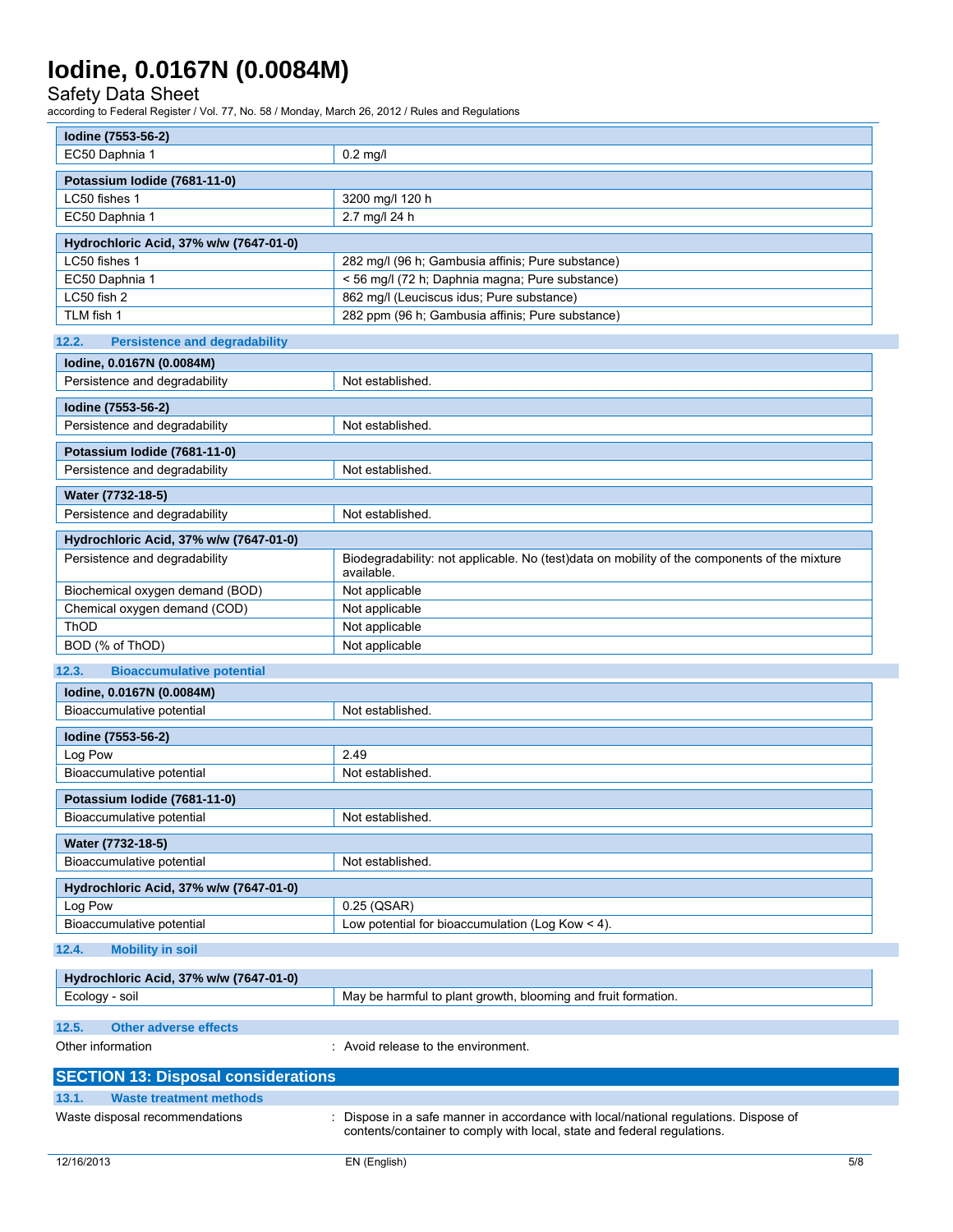Safety Data Sheet

| Ecology - waste materials                                                 | : Avoid release to the environment.                                                           |
|---------------------------------------------------------------------------|-----------------------------------------------------------------------------------------------|
| <b>SECTION 14: Transport information</b>                                  |                                                                                               |
| In accordance with DOT                                                    |                                                                                               |
| No dangerous good in sense of transport regulations                       |                                                                                               |
| <b>Additional information</b>                                             |                                                                                               |
| Other information                                                         | : No supplementary information available.                                                     |
|                                                                           |                                                                                               |
| <b>ADR</b>                                                                |                                                                                               |
| Transport document description                                            |                                                                                               |
|                                                                           |                                                                                               |
| <b>Transport by sea</b><br>No additional information available            |                                                                                               |
|                                                                           |                                                                                               |
| <b>Air transport</b>                                                      |                                                                                               |
| No additional information available                                       |                                                                                               |
| <b>SECTION 15: Regulatory information</b>                                 |                                                                                               |
| 15.1. US Federal regulations                                              |                                                                                               |
| Iodine (7553-56-2)                                                        |                                                                                               |
| Listed on the United States TSCA (Toxic Substances Control Act) inventory |                                                                                               |
| SARA Section 311/312 Hazard Classes                                       | Immediate (acute) health hazard                                                               |
|                                                                           | Delayed (chronic) health hazard                                                               |
| Potassium Iodide (7681-11-0)                                              |                                                                                               |
| Listed on the United States TSCA (Toxic Substances Control Act) inventory |                                                                                               |
| SARA Section 311/312 Hazard Classes                                       | Immediate (acute) health hazard                                                               |
|                                                                           | Delayed (chronic) health hazard                                                               |
| Water (7732-18-5)                                                         |                                                                                               |
| Listed on the United States TSCA (Toxic Substances Control Act) inventory |                                                                                               |
| Hydrochloric Acid, 37% w/w (7647-01-0)                                    |                                                                                               |
| Listed on the United States TSCA (Toxic Substances Control Act) inventory |                                                                                               |
| RQ (Reportable quantity, section 304 of EPA's                             | 5000 lb                                                                                       |
| List of Lists):                                                           |                                                                                               |
| SARA Section 311/312 Hazard Classes                                       | Immediate (acute) health hazard                                                               |
| 15.2. International regulations                                           |                                                                                               |
| <b>CANADA</b>                                                             |                                                                                               |
| lodine, 0.0167N (0.0084M)                                                 |                                                                                               |
| <b>WHMIS Classification</b>                                               | Uncontrolled product according to WHMIS classification criteria                               |
| Iodine (7553-56-2)                                                        |                                                                                               |
| Listed on the Canadian DSL (Domestic Sustances List) inventory.           |                                                                                               |
| <b>WHMIS Classification</b>                                               | Class E - Corrosive Material                                                                  |
|                                                                           | Class D Division 1 Subdivision B - Toxic material causing immediate and serious toxic effects |
|                                                                           | Class D Division 2 Subdivision B - Toxic material causing other toxic effects                 |
| Potassium Iodide (7681-11-0)                                              |                                                                                               |
| Listed on the Canadian DSL (Domestic Sustances List) inventory.           |                                                                                               |
| <b>WHMIS Classification</b>                                               | Class D Division 2 Subdivision B - Toxic material causing other toxic effects                 |
| Water (7732-18-5)                                                         |                                                                                               |
| <b>WHMIS Classification</b>                                               | Uncontrolled product according to WHMIS classification criteria                               |
|                                                                           |                                                                                               |
| Hydrochloric Acid, 37% w/w (7647-01-0)                                    |                                                                                               |
| Listed on the Canadian DSL (Domestic Sustances List) inventory.           |                                                                                               |
| <b>WHMIS Classification</b>                                               | Class E - Corrosive Material                                                                  |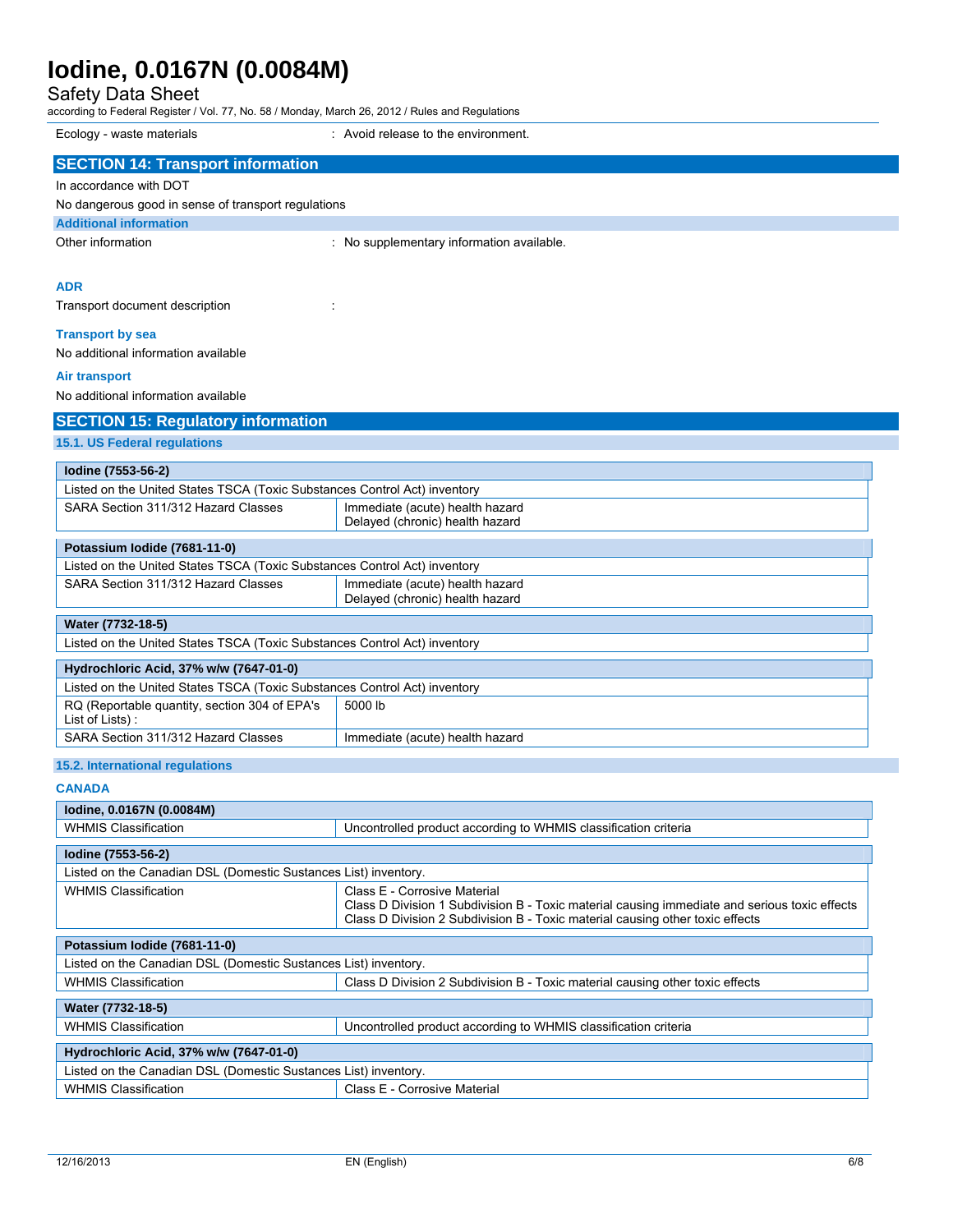### Safety Data Sheet

according to Federal Register / Vol. 77, No. 58 / Monday, March 26, 2012 / Rules and Regulations

#### **EU-Regulations**

No additional information available

### **Classification according to Regulation (EC) No. 1272/2008 [CLP]**

#### **Classification according to Directive 67/548/EEC or 1999/45/EC**

Not classified

#### **15.2.2. National regulations**

| lodine (7553-56-2)                                |  |  |
|---------------------------------------------------|--|--|
| Listed on the Canadian Ingredient Disclosure List |  |  |
| Potassium Iodide (7681-11-0)                      |  |  |
| Listed on the Canadian Ingredient Disclosure List |  |  |
|                                                   |  |  |
| Hydrochloric Acid, 37% w/w (7647-01-0)            |  |  |
| Listed on the Canadian Ingredient Disclosure List |  |  |

### **15.3. US State regulations**

No additional information available

## **SECTION 16: Other information**

Other information in the set of the set of the set of the set of the set of the set of the set of the set of the set of the set of the set of the set of the set of the set of the set of the set of the set of the set of the

Full text of H-phrases: see section 16:

| Acute Tox. 3 (Dermal)     | Acute toxicity (dermal), Category 3                             |
|---------------------------|-----------------------------------------------------------------|
| Acute Tox. 4 (Inhalation) | Acute toxicity (inhal.), Category 4                             |
| Acute Tox. 4 (Oral)       | Acute toxicity (oral), Category 4                               |
| Aquatic Acute 1           | Hazardous to the aguatic environment - Acute Hazard, Category 1 |
| Aquatic Acute 3           | Hazardous to the aquatic environment - Acute Hazard, Category 3 |
| Eye Dam. 1                | Serious eye damage/eye irritation, Category 1                   |
| Eye Irrit. 2B             | Serious eye damage/eye irritation, Category 2B                  |
| Skin Corr. 1B             | Skin corrosion/irritation, Category 1B                          |
| Skin Corr. 1C             | Skin corrosion/irritation, Category 1C                          |
| Skin Sens, 1B             | Sensitisation - Skin, category 1B                               |
| STOT SE 3                 | Specific target organ toxicity — Single exposure, Category 3,   |
|                           | Respiratory tract irritation                                    |
| H302                      | Harmful if swallowed                                            |
| H311                      | Toxic in contact with skin                                      |
| H314                      | Causes severe skin burns and eye damage                         |
| H317                      | May cause an allergic skin reaction                             |
| H318                      | Causes serious eye damage                                       |
| H320                      | Causes eye irritation                                           |
| H332                      | Harmful if inhaled                                              |
| H335                      | May cause respiratory irritation                                |
| H400                      | Very toxic to aquatic life                                      |
| H402                      | Harmful to aquatic life                                         |